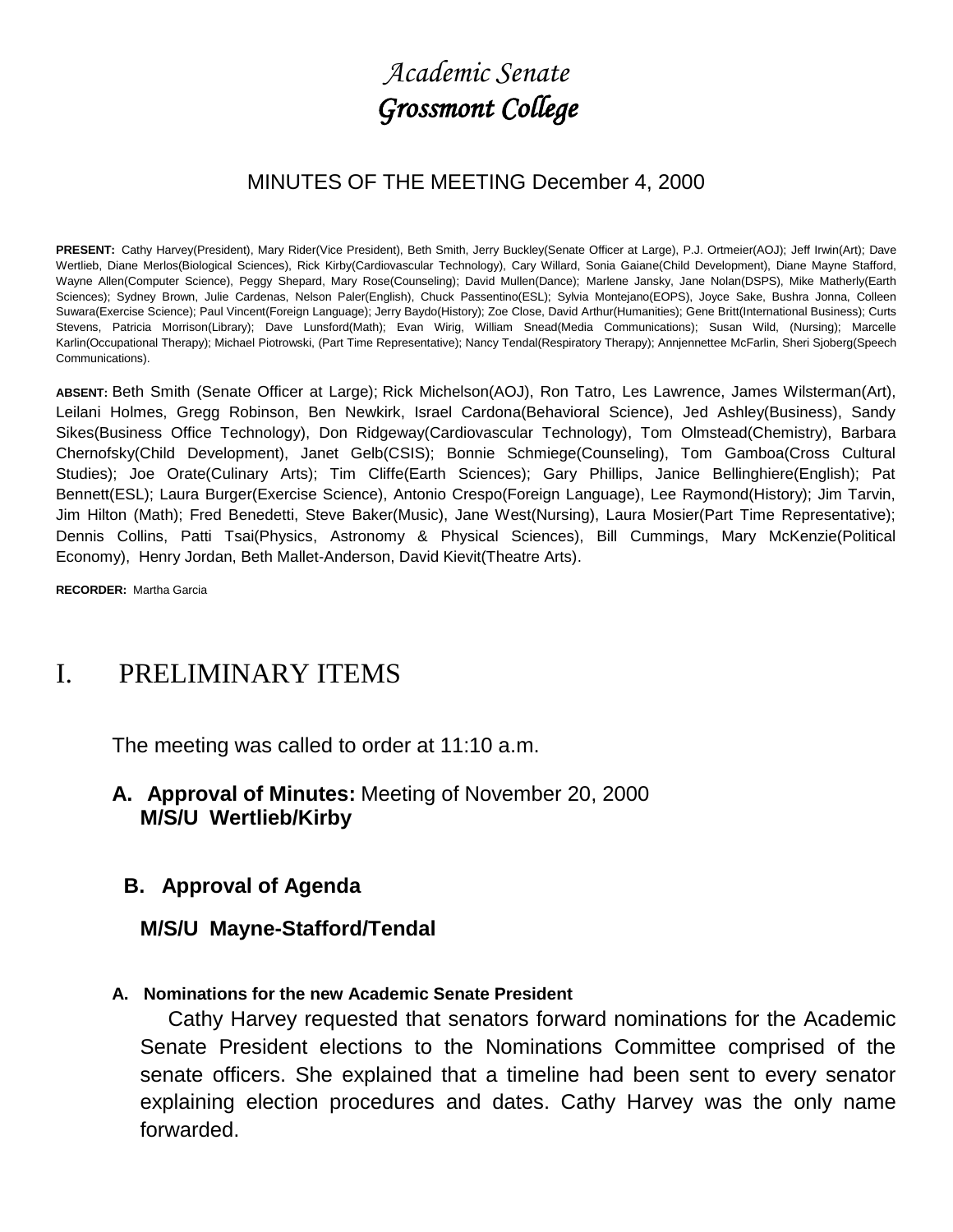A motion was proposed to close nominations on December 2000, and not to extend them to January 2001.

#### **Approval of motion**

#### **M/S/U Wertlieb/Amov**

#### **B. Channel 8 Activity**

 Cathy extended an invitation to the Senate to attend the Channel 8 Chopper "Wake Up San Diego" activity at the new football/soccer field on December 6, 2000, at 6:15 a.m., where students, faculty, and staff will meet and form a "figure 8" for live filming.

#### **C. Next Academic Senate Meeting**

February 5, 2001, from 11:10 am to 12:20 pm in room 342

#### II. COMMITTEE REPORTS

#### **A. ICC Report**

Presented by Jerry Buckley

 Jerry reported that during the fall the ICC committee focused on recognizing the committee's role in setting up taskforces during the spring semester. The first three taskforces have been formed, and the fourth one will be added in the spring semester:

#### **1. Procedures and Standards Taskforce**

 This group will interpret district policies and write procedures for using computers, related resources, and information technology affecting the learning environment.

#### **2. Distance Education Taskforce**

 This group will work independently and in conjunction with the Curriculum Committee to evaluate new instructional technologies for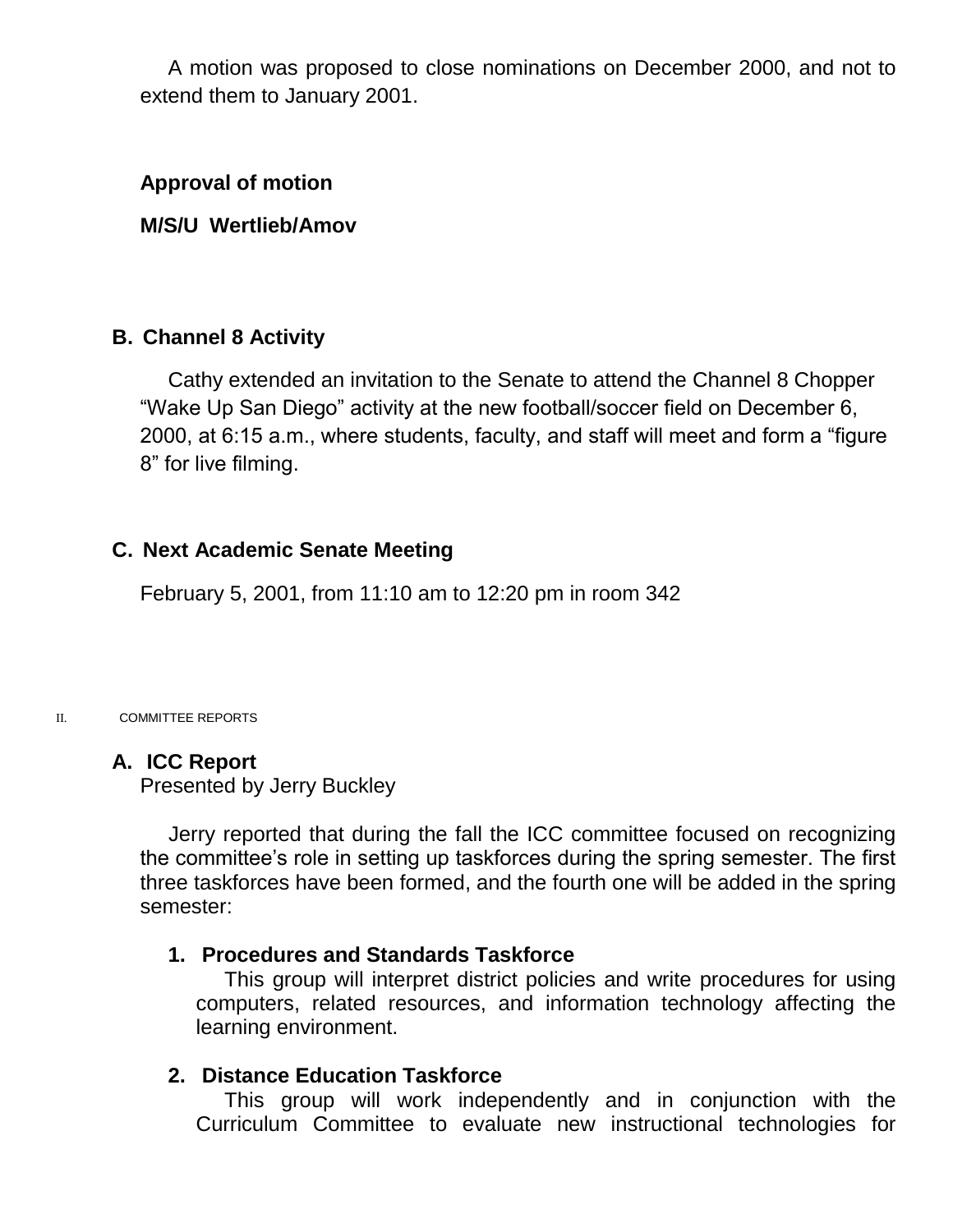distance education and recommend standards and procedures to implement distance modes of education.

#### **3. Existing Technology Taskforce**

 This taskforce will develop and oversee the technology plan for the college, and in accordance with the Academic Master Plan, recommend priorities for purchase of instructional equipment and software to be submitted to administration for funding.

#### **4. Internet Taskforce**

 This taskforce will work in conjunction with the marketing taskforces to understand how the academic body will use the Internet, and recommend modifications to the Grossmont web-site that affects academic applications.

III. GENERAL REPORTS

# **A. Equipment and Technology Committee (ETC)**

Presented by Jerry Buckley and Jim Fenningham

 Jerry explained that the ETC committee is composed of different units from which the ICC committee is one branch, and it deals with all aspects of technology and instructional equipment on campus. In the fall, the ETC committee gathered information regarding equipment needs, equipment changes, or any classroom, program or department needs which will be submitted to chairs and coordinators.

 Jerry and Jim distributed a handout titled "Equipment and Technology Chart" which shows that the ETC synchronizes the planning process and highlights the following dates:

**February:** Technology Plan and Educational Master Plan update due and budget packet and ETC requests forms sent out

**March:** ETC requests forms and budget packet due **May:** ETC requests sorted and presented to Budget and Planning **September:** Allocation of funds **October:** Division deans meet with departments for disbursement of funds

**November-January:** Purchase requests submitted for approval

# **B. Student Center/Gateway taskforce**

Presented by Peter White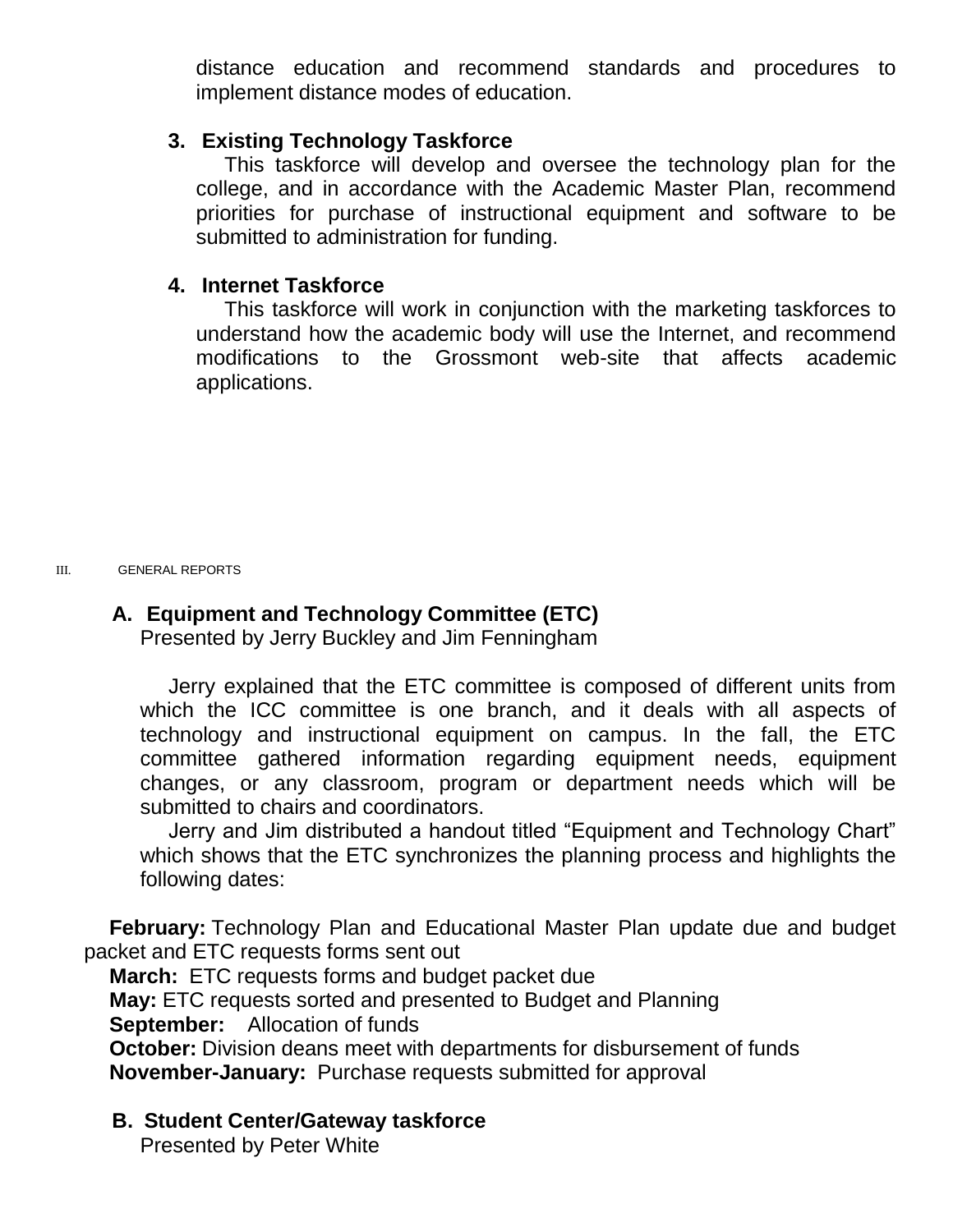Peter White explained that within the college's Facilities Master Plan, there is a joint project to renovate and expand the current Student Center and in addition and adjacent to it, build a new building to centrally house all of the college's student services. The project has been called Student Center/Gateway which consists of two parts. One is the renovation of the Student Center; the other is the new Student Services building which will be called the "Gateway to Grossmont" because it will be the first stop for students entering the college. It will be a place where they can be admitted, assessed, oriented, and find other services such as Financial Aid, EOPS, and DSPS.

 Peter explained that the project has no state funding and that there is a taskforce developing plans for this joint project. The Student Center/Gateway taskforce produced a report in which it outlined the need for the project and its size. The report was turned over to an architect who will return a square footage master plan project that will be sent to the state. The scale drawing of the project is expected by March 2001. He added that the project will essentially be locally funded; therefore, the college needs quality drawings to take to the campus, to the community, and to the students. He believes that these drawings will work as a mental prompt for a fund-raising campaign. The College Foundation is developing possible sources of private or corporate funding. In addition, students will be asked to vote for a Student Center fee. A campaign committee will develop strategies to encourage students to participate in the vote. Finally, Peter asked the Senate for its support and participation in promoting the concept of Student Center/Gateway project and promoting the vote for the student center fee.

#### **IV. ACTION ITEMS**

# **A. District General Education Taskforce**

Approved DGET motion:

Considering that

the Chancellor has requested full articulation between both campuses, DGET's charge has been approved by both campuses, DGET will report to both senates on a regular basis, and both senates have committed to supporting compensation for DGET members,

we ask that

DGET members select a chairperson from each campus; and

the Grossmont DGET chairperson makes a reassigned time request to be reviewed first by the Academic Senate. The reassigned time will be divided amongst DGET members for tasks outlined in the request.

#### **MSU Wertlieb/Allen**